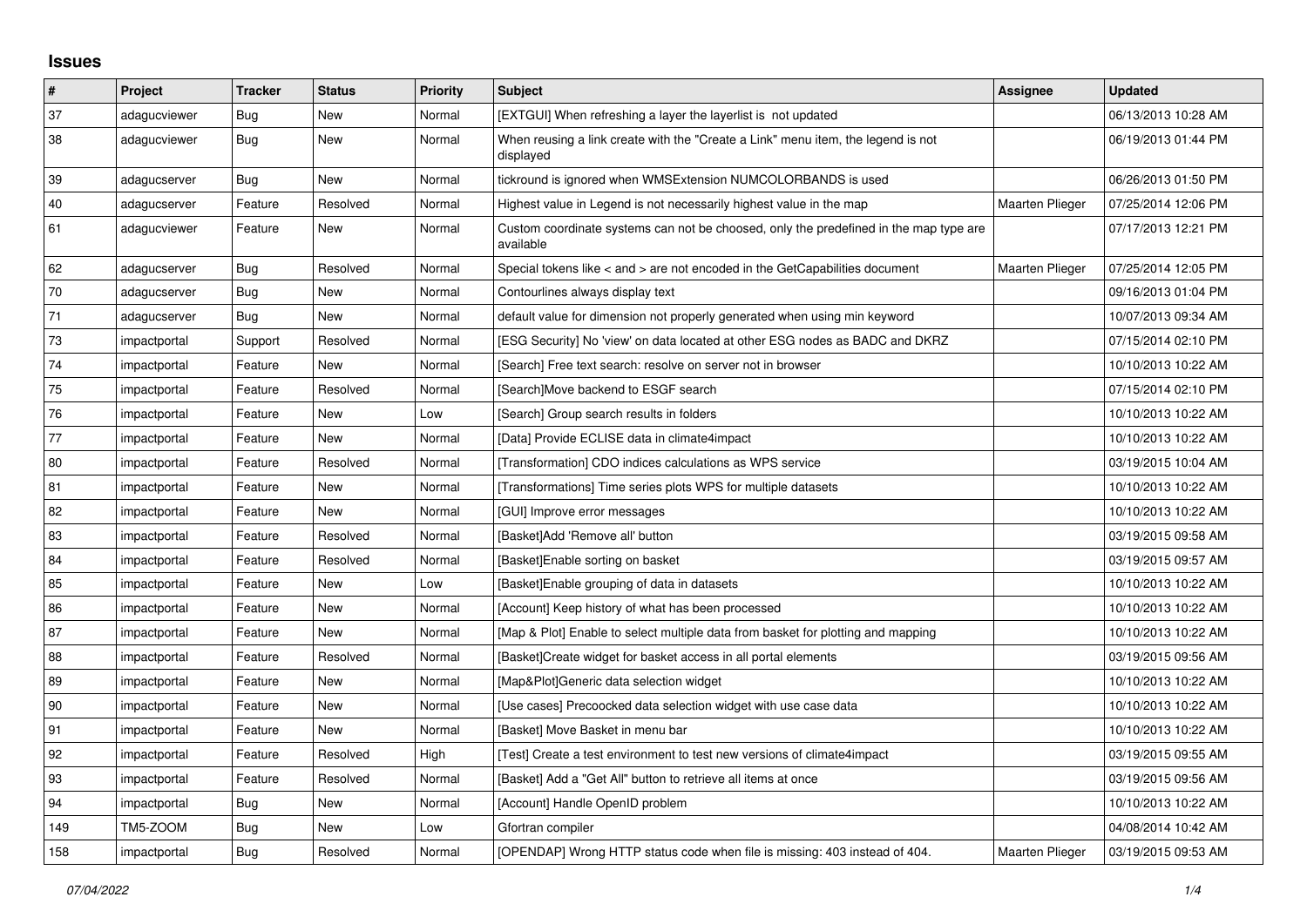| $\pmb{\#}$ | Project      | <b>Tracker</b> | <b>Status</b> | <b>Priority</b> | Subject                                                                                                   | Assignee             | <b>Updated</b>      |
|------------|--------------|----------------|---------------|-----------------|-----------------------------------------------------------------------------------------------------------|----------------------|---------------------|
| 159        | impactportal | <b>Bug</b>     | Resolved      | Normal          | [WPS] When submitting a WPS job, the XML status document is sometimes not directly<br>available --> Error | Maarten Plieger      | 03/19/2015 09:52 AM |
| 161        | adagucserver | <b>Bug</b>     | Resolved      | Normal          | Point datasets where the data starts with a nodata value are not displayed at all                         | Maarten Plieger      | 07/25/2014 12:46 PM |
| 210        | impactportal | Bug            | Resolved      | Normal          | OpenID composer accepts only names from 3 characters or more                                              | Maarten Plieger      | 03/19/2015 09:52 AM |
| 320        | TM5-MP       | Bug            | In Progress   | Low             | <b>Budget inconsistencies</b>                                                                             | Philippe Le Sager    | 01/28/2016 01:00 PM |
| 336        | TM5-MP       | Feature        | In Progress   | Normal          | budget consistent with mmix                                                                               | Philippe Le Sager    | 12/01/2015 10:05 AM |
| 338        | TM5-MP       | Feature        | <b>New</b>    | Low             | Modifying and extending input data for refractive indices                                                 | Twan van Noije       | 07/03/2018 12:53 PM |
| 349        | impactportal | <b>Bug</b>     | Resolved      | High            | WPS for simple indices fails with SAX Exception                                                           |                      | 03/19/2015 09:44 AM |
| 350        | impactportal | Feature        | New           | Normal          | Add a link to go to the basket at the bottom of the data discovery page                                   |                      | 03/19/2015 10:59 AM |
| 351        | TM5-MP       | Bug            | <b>New</b>    | Low             | NH3 budget terms                                                                                          |                      | 07/03/2018 12:36 PM |
| 362        | TM5-MP       | <b>Bug</b>     | <b>New</b>    | Normal          | Dry deposition total for agreggated NOx                                                                   | Jason Williams       | 06/24/2015 02:06 PM |
| 367        | TM5-MP       | Feature        | <b>New</b>    | Low             | Heterogeneous reaction rates for bulk aerosol version                                                     | Jason Williams       | 07/03/2018 12:36 PM |
| 368        | adagucserver | <b>Bug</b>     | New           | Normal          | Time resolution is not correctly calculated automatically                                                 |                      | 08/24/2015 11:55 AM |
| 372        | adagucserver | Bug            | New           | Normal          | [KDC WCS] Web Coverage Service on point data does not function correctly                                  | Maarten Plieger      | 09/09/2015 07:28 AM |
| 373        | TM5-MP       | Bug            | <b>New</b>    | Normal          | Diurnal cycle biomass burning emissions                                                                   |                      | 07/03/2018 12:34 PM |
| 425        | adagucviewer | <b>Bug</b>     | <b>New</b>    | Normal          | Timeseries graph of rgb layers error                                                                      |                      | 01/06/2016 01:02 PM |
| 439        | TM5-MP       | Task           | New           | Low             | Treatment of ice clouds in photolysis                                                                     |                      | 07/03/2018 12:35 PM |
| 440        | TM5-MP       | Feature        | <b>New</b>    | Low             | Assumption in calculation of friction velocity over land                                                  |                      | 07/03/2018 12:51 PM |
| 501        | WOW-NL       | Task           | <b>New</b>    | Normal          | HTTP 301 redirection                                                                                      | Martin Stam          | 03/22/2016 09:07 AM |
| 521        | TM5-MP       | Bug            | <b>New</b>    | Low             | Inconsistent NO <sub>x</sub> emissions                                                                    |                      | 07/03/2018 12:30 PM |
| 549        | TM5-MP       | <b>Bug</b>     | In Progress   | High            | Restarbility broken                                                                                       | Philippe Le Sager    | 03/17/2017 11:40 AM |
| 558        | PyCAMA       | Feature        | In Progress   | Normal          | Coregistration                                                                                            | Maarten Sneep        | 11/06/2018 05:47 PM |
| 574        | TM5-MP       | Support        | In Progress   | Normal          | Optimization of ebischeme can be problematic                                                              | Philippe Le Sager    | 12/20/2017 12:29 PM |
| 595        | TM5-MP       | Bug            | In Progress   | Normal          | Generation of qsub job file seems broken                                                                  |                      | 07/03/2018 12:39 PM |
| 944        | PyCAMA       | Feature        | In Progress   | Normal          | Documentation of internal workings of PyCAMA                                                              | <b>Maarten Sneep</b> | 12/09/2020 11:13 AM |
| 1012       | dummy        | Feature        | New           | Normal          | test gantt main project                                                                                   |                      | 12/20/2016 09:09 AM |
| 1013       | subproject 1 | Feature        | <b>New</b>    | Normal          | test subproject task gantt                                                                                |                      | 12/20/2016 09:10 AM |
| 1146       | PyCAMA       | Bug            | Feedback      | Normal          | Non-synchronized variables yield bogus results                                                            | <b>Maarten Sneep</b> | 12/09/2020 10:44 AM |
| 1301       | PyCAMA       | Support        | Resolved      | High            | test mixed empty/non-empty variables                                                                      | Maarten Sneep        | 08/21/2020 07:38 AM |
| 1511       | PyCAMA       | Feature        | Resolved      | Normal          | Synchronization of variables                                                                              | Maarten Sneep        | 08/21/2020 07:37 AM |
| 2161       | TM5-MP       | Bug            | New           | Normal          | Python datetime.strftime function does not support dates before 1900                                      |                      | 08/21/2017 12:35 PM |
| 8611       | TurboWin     | Feature        | New           | Normal          | displaying latest obs                                                                                     |                      | 12/19/2017 09:36 AM |
| 8621       | TurboWin     | Feature        | New           | Normal          | WOW upload                                                                                                |                      | 12/19/2017 09:42 AM |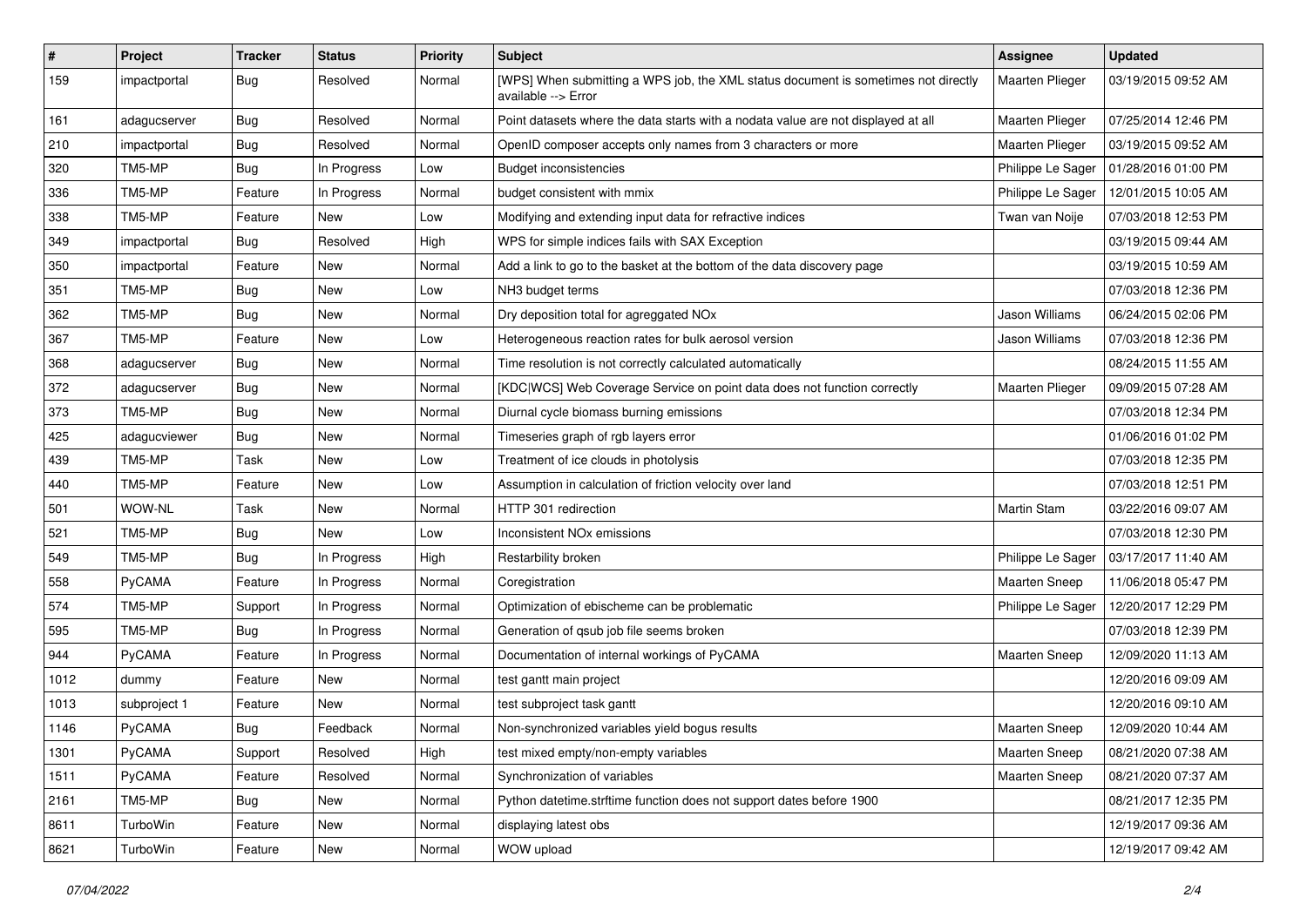| $\sharp$ | Project       | <b>Tracker</b> | <b>Status</b> | <b>Priority</b> | Subject                                                                    | <b>Assignee</b>      | <b>Updated</b>                        |
|----------|---------------|----------------|---------------|-----------------|----------------------------------------------------------------------------|----------------------|---------------------------------------|
| 8631     | TurboWin      | Task           | <b>New</b>    | Normal          | Help files update                                                          |                      | 12/19/2017 09:43 AM                   |
| 8641     | TurboWin      | Feature        | <b>New</b>    | Normal          | plot position offline                                                      |                      | 12/19/2017 09:44 AM                   |
| 8651     | TurboWin      | Feature        | New           | Normal          | update to WMO cloud atlas                                                  |                      | 12/19/2017 09:46 AM                   |
| 8661     | TurboWin      | Feature        | New           | Normal          | instruction videos                                                         |                      | 12/19/2017 09:49 AM                   |
| 8671     | TurboWin      | Feature        | <b>New</b>    | Normal          | option to insert Relative Humidity                                         |                      | 12/19/2017 09:59 AM                   |
| 8681     | TurboWin      | Feature        | New           | Normal          | SOG and COG computing                                                      |                      | 12/19/2017 10:03 AM                   |
| 8931     | TM5-MP        | Feature        | In Progress   | Low             | removing dependence on HDF4                                                |                      | 11/18/2019 02:07 PM                   |
| 9311     | <b>PyCAMA</b> | Feature        | New           | Normal          | Processing status & lineage as table                                       | <b>Maarten Sneep</b> | 05/25/2020 08:48 AM                   |
| 10221    | TM5-MP        | Feature        | In Progress   | Normal          | MOGUNTIA and KPP                                                           |                      | 09/20/2018 01:59 PM                   |
| 10281    | TM5-MP        | Task           | <b>New</b>    | Low             | Dry deposition of gas-phase H2SO4 and DMS                                  |                      | 07/03/2018 12:51 PM                   |
| 11761    | TM5-MP        | <b>Bug</b>     | New           | Low             | overflow in PDUMP                                                          |                      | 09/26/2018 09:44 AM                   |
| 12101    | TM5-MP        | Feature        | <b>New</b>    | Low             | Updating Corner halo grid boxes                                            |                      | 10/10/2018 03:39 PM                   |
| 13811    | <b>PyCAMA</b> | Support        | New           | Normal          | PyCAMA L2QC Reporting Bugs                                                 | Maarten Sneep        | 04/28/2020 11:43 AM                   |
| 14161    | PyCAMA        | Support        | Feedback      | Normal          | Time dependent QC questionnaire                                            | Jacques Claas        | 04/28/2020 09:59 AM                   |
| 15151    | <b>PyCAMA</b> | Feature        | Feedback      | Normal          | Handling background correction parameters for SO2 and HCHO                 | Maarten Sneep        | 05/25/2020 08:47 AM                   |
| 15161    | <b>PyCAMA</b> | Feature        | Feedback      | Normal          | Better handle wavelength calibration parameters in UPAS products           | Maarten Sneep        | 05/25/2020 08:49 AM                   |
| 17921    | PyCAMA        | Bug            | New           | Low             | O3 Histogram plots y-label                                                 | Maarten Sneep        | 05/25/2020 08:20 AM                   |
| 19181    | <b>PyCAMA</b> | <b>Bug</b>     | <b>New</b>    | Normal          | Date reported on Input data per granule possibly incorrect for offline     | Maarten Sneep        | 05/25/2020 08:27 AM                   |
| 20141    | TM5-MP        | <b>Bug</b>     | In Progress   | Low             | PDUMP temperature field is zero                                            |                      | 07/26/2019 02:45 PM                   |
| 22591    | PyCAMA        | Feature        | Resolved      | Normal          | Implement O3_TCL on L2QC website                                           | Mark ter Linden      | 11/09/2019 05:03 PM                   |
| 23221    | TM5-MP        | Feature        | In Progress   | Normal          | Remapping of M7 dry/wet radii from restart file missing                    |                      | 12/05/2019 11:07 AM                   |
| 23861    | TM5-MP        | Bug            | New           | Normal          | NH2O2 chemistry                                                            |                      | 05/13/2020 12:10 PM                   |
| 24611    | TM5-MP        | <b>Bug</b>     | <b>New</b>    | High            | Typos in cb05 ebischeme                                                    |                      | 02/11/2020 10:35 AM                   |
| 26031    | TM5-MP        | <b>Bug</b>     | New           | Normal          | Wrong rate for KOHHNO4                                                     |                      | 05/13/2020 12:10 PM                   |
| 26171    | PyCAMA        | Feature        | New           | Normal          | [PyCAMA] Skip L3 data in concatenation tool                                | Maarten Sneep        | 06/02/2020 09:25 AM                   |
| 26181    | <b>PyCAMA</b> | Bug            | New           | Normal          | [PyCAMA] Time assigned to time-slice                                       | Maarten Sneep        | 06/02/2020 09:27 AM                   |
| 26231    | PyCAMA        | Support        | New           | Normal          | [PyCAMA] Verify configuration of PyCAMA for daily extractions              | Jacques Claas        | 12/01/2020 05:30 PM                   |
| 26241    | PyCAMA        | Support        | In Progress   | Normal          | [PyCAMA] Supply list of up to 12 parameters you want to follow over time   | Jacques Claas        | 12/01/2020 05:34 PM                   |
| 26711    | TM5-MP        | Bug            | In Progress   | Normal          | missing values for lon and lat in regions file                             |                      | 07/02/2020 08:27 PM                   |
| 27221    | PyCAMA        | <b>Bug</b>     | Resolved      | Normal          | [PyCAMA] crash when encountering empty files                               | Maarten Sneep        | 07/28/2020 01:24 PM                   |
| 27251    | PyCAMA        | <b>Bug</b>     | Resolved      | Normal          | [PyCAMA] incompatibility with python 3.3                                   | Maarten Sneep        | 07/24/2020 08:23 AM                   |
| 27361    | PyCAMA        | Feature        | Resolved      | Normal          | [PyCAMA] record the file names of the input granules.                      | Maarten Sneep        | 07/29/2020 03:23 PM                   |
| 27381    | PyCAMA        | Support        | Resolved      | High            | [PyCAMA] Update configuration file to resolve issue with reports for Cloud |                      | PDGS Operations   09/09/2020 11:06 AM |